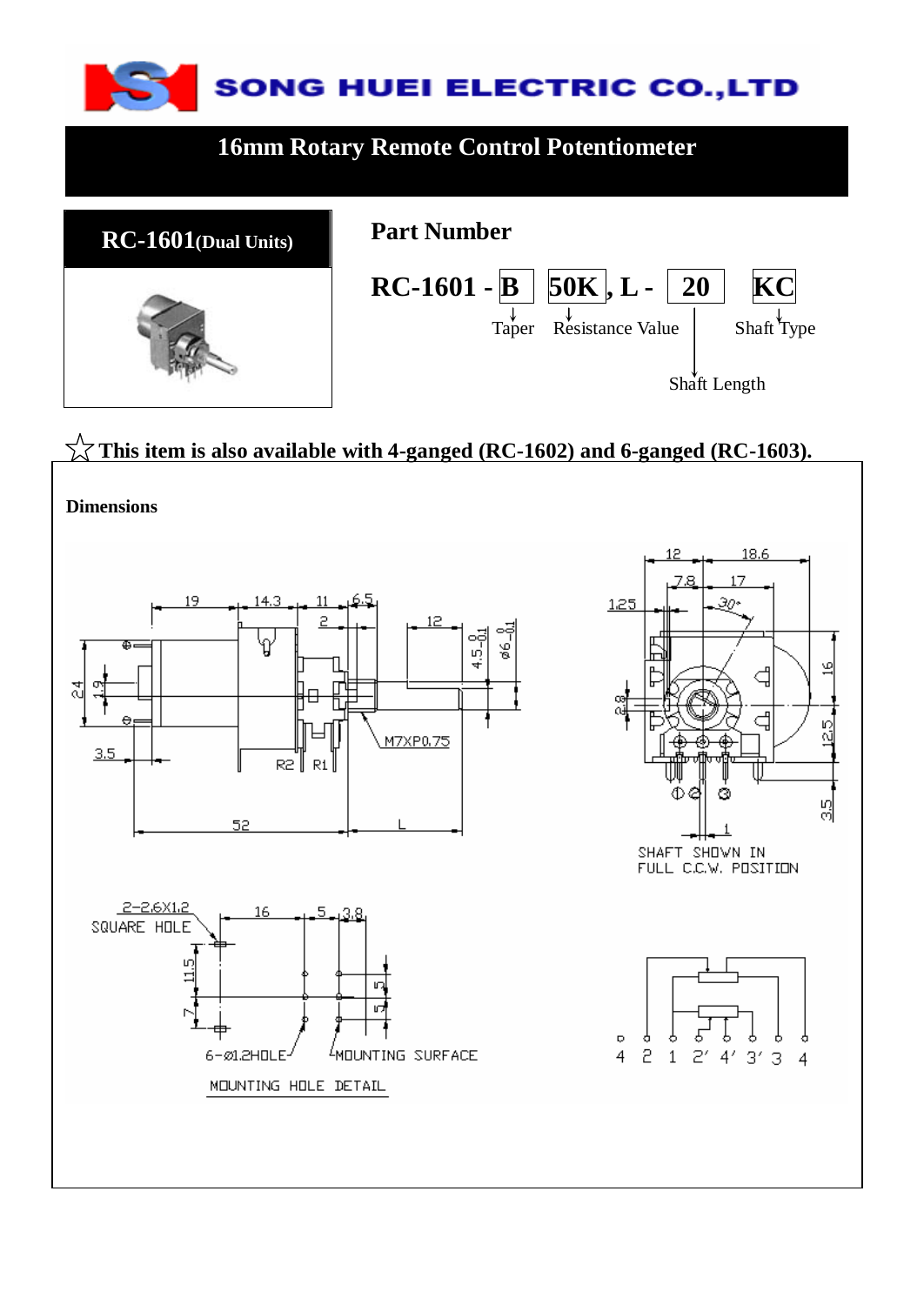## **16mm Rotary Remote Control Potentiometer**